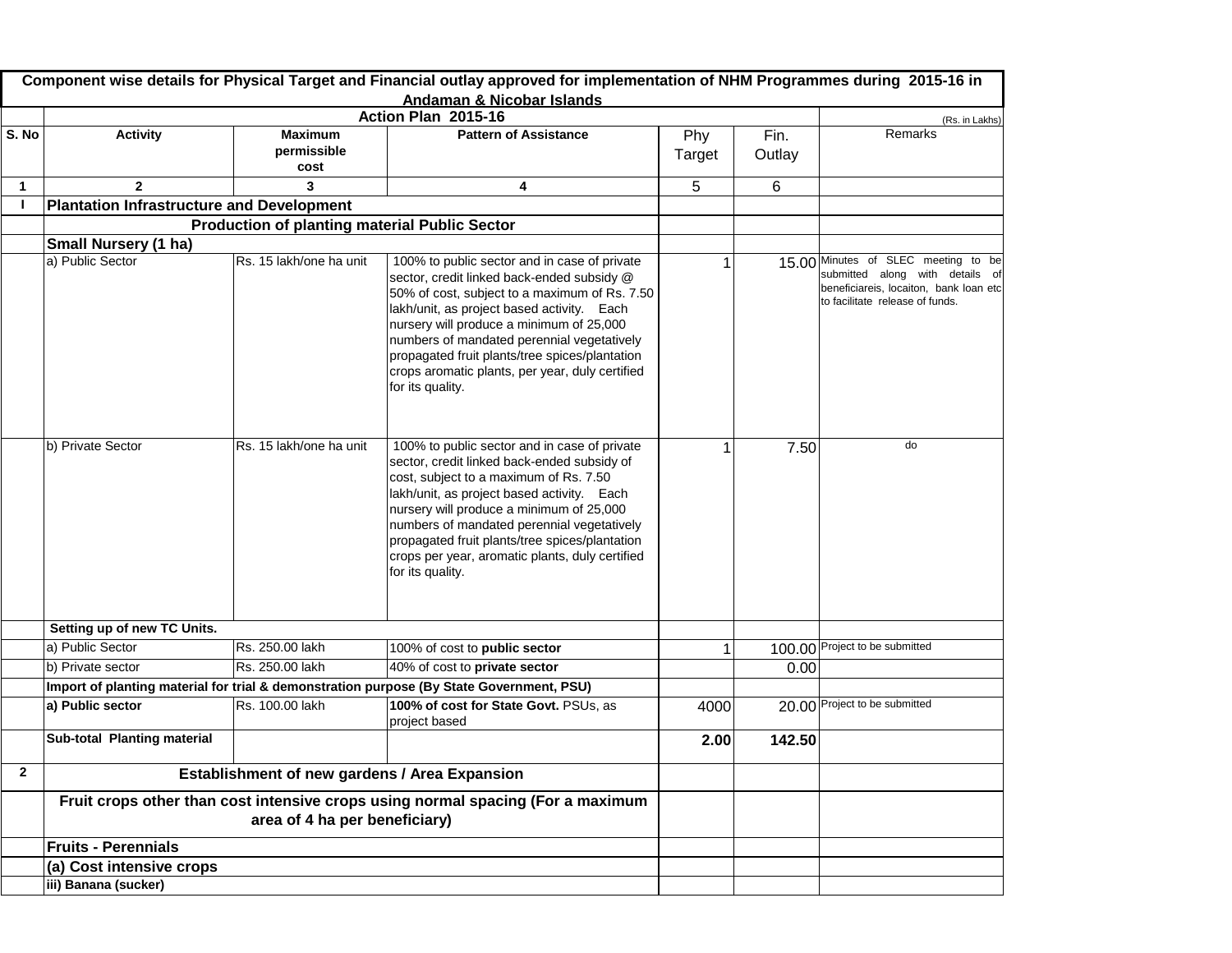| Integrated package with Rs. 2.00 lakh/ha<br>$ a\rangle$<br>drip irrigation. |                   | Maximum of Rs. 0.80 lakh/ha (40% of the cost)<br>for meeting expenditure on planting material,<br>drip irrigation and cost of material for INM/IPM,<br>in 2 installments (75:25).                                                                                                                                     |          | 0.00  |  |
|-----------------------------------------------------------------------------|-------------------|-----------------------------------------------------------------------------------------------------------------------------------------------------------------------------------------------------------------------------------------------------------------------------------------------------------------------|----------|-------|--|
| b) Without integration                                                      | Rs.87,500/ha      | Maximum of Rs. 0.35 lakh/ha (40% of cost) for<br>meeting the expenditure on planting material<br>and cost of INM/IPM in 2 installments (75:25).<br>For (a) and (b) above, in the case of TSP<br>areas, Andaman & Nicobar and Lakshadweep<br>Islands, assistance will be @ 50% of cost in 2<br>installments.           | 10.00    | 3.28  |  |
| <b>Sub total</b>                                                            |                   |                                                                                                                                                                                                                                                                                                                       | 10.00    | 3.28  |  |
| <b>Maintenance without Integration</b>                                      |                   |                                                                                                                                                                                                                                                                                                                       |          |       |  |
| 1st Year                                                                    |                   |                                                                                                                                                                                                                                                                                                                       | 20       | 2.19  |  |
| <b>Sub total maintenance</b>                                                |                   |                                                                                                                                                                                                                                                                                                                       | 20.00    | 2.19  |  |
| v) Banana (TC)                                                              |                   |                                                                                                                                                                                                                                                                                                                       |          |       |  |
| a) Integrated package with drip<br>irrigation.                              | Rs. 3.00 lakh/ha  | Maximum of Rs. 1.20 lakh/ha (40 % of cost)<br>for meeting the expenditure on planting<br>material and cost of material for drip system,<br>INM/IPM etc., in 2 installments (75:25).                                                                                                                                   | 0        | 0.00  |  |
| Without integration<br>lb)                                                  | Rs. 1.25 lakh/ha. | Max. of Rs. 0.50 lakh per ha, (40% of cost) for<br>meeting the expenditure on planting material<br>and cost of INM/IPM in 2 installments (75:25).<br>For (a) and (b) above, in the case of TSP<br>areas, Andaman & Nicobar and Lakshadweep<br>Islands, assistance will be @ 50% of cost in 2<br>installments (75:25). | 25       | 11.72 |  |
| <b>Sub total</b>                                                            |                   |                                                                                                                                                                                                                                                                                                                       | 25.00    | 11.72 |  |
| <b>Maintenance without Integration</b>                                      |                   |                                                                                                                                                                                                                                                                                                                       |          |       |  |
| 1st Year                                                                    |                   |                                                                                                                                                                                                                                                                                                                       | 25       | 3.91  |  |
| Sub total maintenance                                                       |                   |                                                                                                                                                                                                                                                                                                                       | 25.00    | 3.91  |  |
| vii) Papaya                                                                 |                   |                                                                                                                                                                                                                                                                                                                       |          |       |  |
| a) Integrated package with drip<br>irrigation.                              | Rs. 2.00 lakh/ha. | Maximum of Rs. 0.80 lakh/ha (40% of the cost)<br>for meeting expenditure on planting material,<br>drip irrigation and cost of material for INM/IPM,<br>in 2 installments (75:25).                                                                                                                                     | $\Omega$ | 0.00  |  |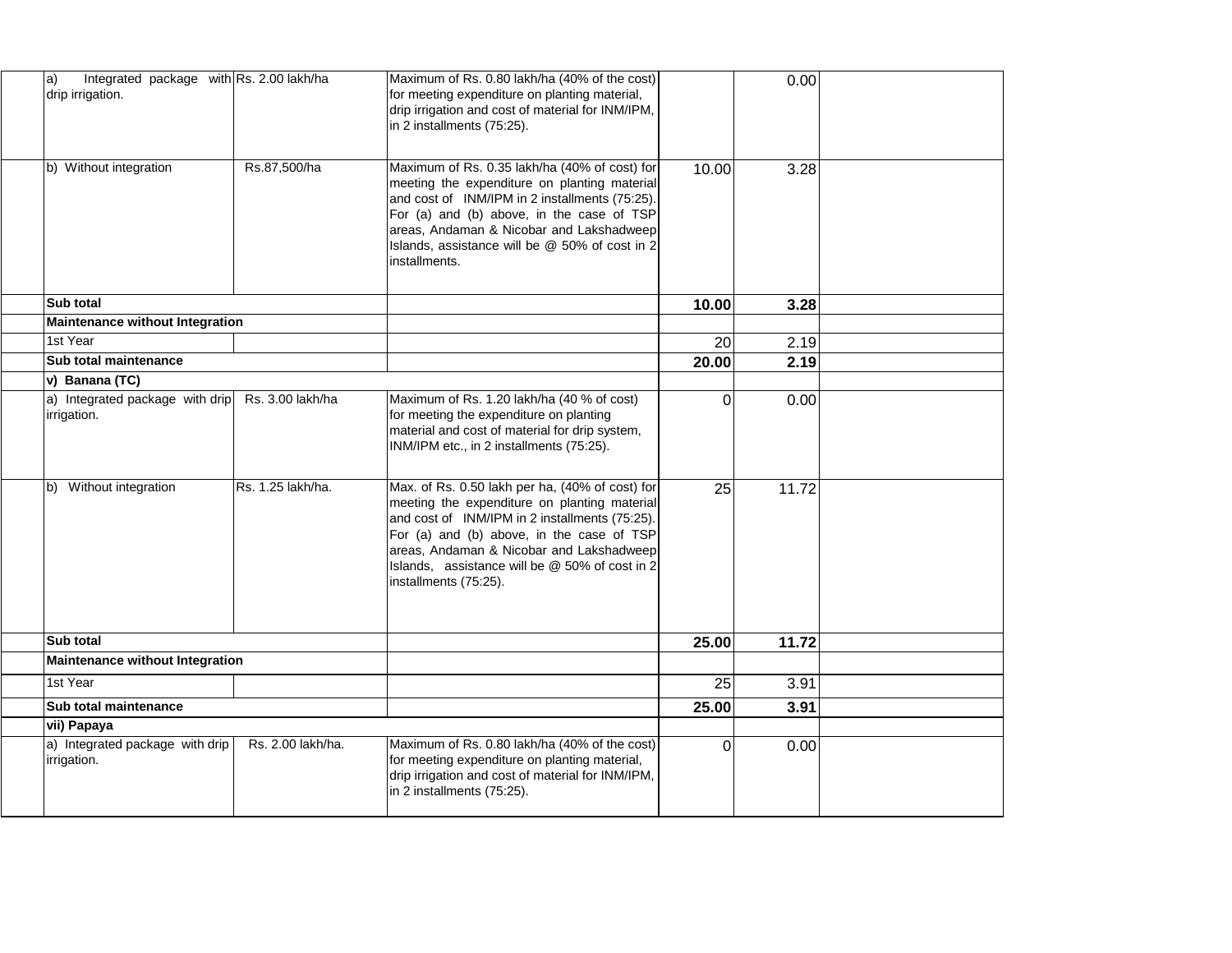| b) Without integration                                                             | Rs. 60,000/ha     | Maximum of Rs. 0.30 lakh/ha (50 % of cost)<br>for meeting the expenditure on planting<br>material and cost of INM/IPM in 2 installments<br>(75:25).<br>For (a) and (b) above, in the case of NE and                                                                                                                                                                                                          | 5.0   | 1.13 |  |
|------------------------------------------------------------------------------------|-------------------|--------------------------------------------------------------------------------------------------------------------------------------------------------------------------------------------------------------------------------------------------------------------------------------------------------------------------------------------------------------------------------------------------------------|-------|------|--|
|                                                                                    |                   | Himalayan States, TSP areas, Andaman &<br>Lakshadweep<br>Nicobar<br>and<br>Islands,<br>assistance will be @ 50% of cost in 2<br>installments (75:25).                                                                                                                                                                                                                                                        |       |      |  |
| <b>Sub total</b>                                                                   |                   |                                                                                                                                                                                                                                                                                                                                                                                                              | 5.00  | 1.13 |  |
| <b>Maintenance without Integration</b>                                             |                   |                                                                                                                                                                                                                                                                                                                                                                                                              |       |      |  |
| 1st Year                                                                           |                   |                                                                                                                                                                                                                                                                                                                                                                                                              | 0.5   | 0.03 |  |
| <b>Sub total maintenance</b>                                                       |                   |                                                                                                                                                                                                                                                                                                                                                                                                              | 0.5   | 0.03 |  |
| (ix) High density planting (mango, guava, litchi, pomegranate, apple, citrus etc). |                   |                                                                                                                                                                                                                                                                                                                                                                                                              |       |      |  |
| a) Integrated package with drip Rs. 1.50 lakh /ha<br>irrigation                    |                   | Maximum of Rs. 0.60 lakh per ha. (40% of<br>cost) for meeting the expenditure on planting<br>material, cost of drip system, INM/IPM, canopy<br>management etc., in 3 installments of 60:20:20<br>subject to survival rate of 75% in 2nd year and<br>90% in $3^{\text{rd}}$ year).                                                                                                                            |       | 0.00 |  |
| b) Without Integration.                                                            | Rs. 1.00 lakh/ha. | Maximum of Rs. 0.40 lakh/ha (40% of the cost)<br>for meeting the expenditure on planting<br>material and cost of<br>INM/IPM in<br>-31<br>installments (60:20:20).<br>For (a) and (b) above, in the case of TSP<br>areas, Andaman & Nicobar and Lakshadweep<br>Islands, assistance will be @ 50% of cost in 3<br>installments of 60:20:20 subject to survival rate<br>of 75% in 2nd year and 90% in 3rd year) | 10    | 3.00 |  |
| <b>Sub total</b>                                                                   |                   |                                                                                                                                                                                                                                                                                                                                                                                                              | 10.00 | 3.00 |  |
| <b>Maintenance without Integration</b>                                             |                   |                                                                                                                                                                                                                                                                                                                                                                                                              |       |      |  |
| 1st Year                                                                           |                   |                                                                                                                                                                                                                                                                                                                                                                                                              |       | 0.00 |  |
| 2nd Year                                                                           |                   |                                                                                                                                                                                                                                                                                                                                                                                                              |       | 0.00 |  |
| (b) Fruit crops other than cost intensive crops using normal spacing               |                   |                                                                                                                                                                                                                                                                                                                                                                                                              |       |      |  |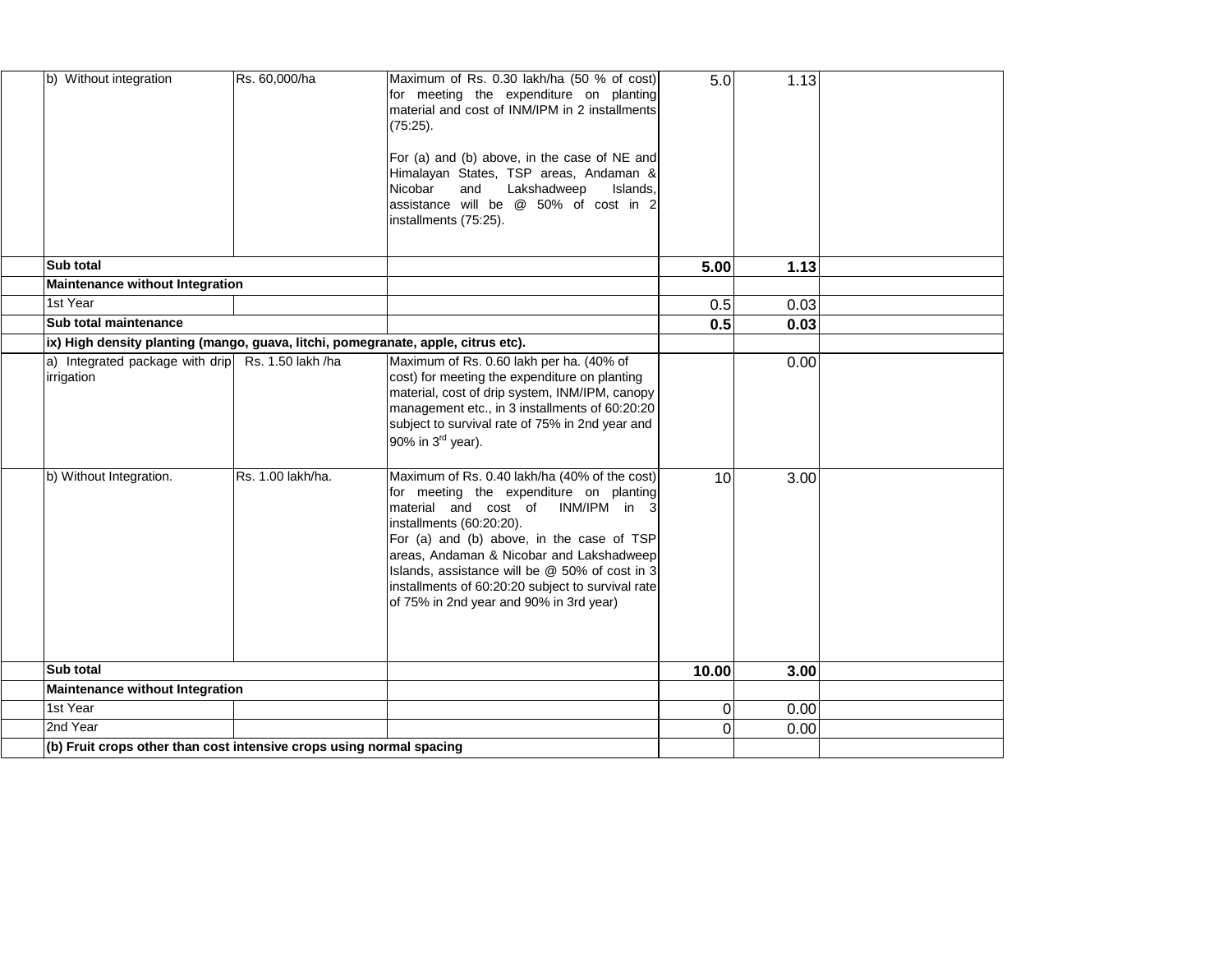|                         | a) Integrated package with drip<br>irrigation       | Rs. 1.00 lakh/ha | Maximum of Rs. 0.40 lakh/ ha. (40% of cost)<br>for meeting the expenditure on planting<br>material, cost of drip system, INM/IPM, canopy<br>management etc in 3 installments of 60:20:20<br>subject to survival rate of 75% in 2nd year &<br>90% in 3rd year for perennial crops and for<br>non perennial crops in 2 installments of 75:25. | $\Omega$ | 0.00  |  |
|-------------------------|-----------------------------------------------------|------------------|---------------------------------------------------------------------------------------------------------------------------------------------------------------------------------------------------------------------------------------------------------------------------------------------------------------------------------------------|----------|-------|--|
|                         | b) Without Integration                              | Rs. 60,000/ha    | Maximum of Rs. 0.30 lakh/ha (50 % of cost)<br>for meeting the expenditure on planting<br>material and cost of INM/IPM in 3 installments<br>of 60:20:20.                                                                                                                                                                                     | 20       | 3.60  |  |
|                         | <b>Sub total</b>                                    |                  |                                                                                                                                                                                                                                                                                                                                             | 20.00    | 3.60  |  |
|                         | Maintenance without Integration                     |                  |                                                                                                                                                                                                                                                                                                                                             |          |       |  |
|                         | II Year                                             |                  |                                                                                                                                                                                                                                                                                                                                             | 25.00    | 1.50  |  |
|                         | III Year                                            |                  |                                                                                                                                                                                                                                                                                                                                             | 15.00    | 0.90  |  |
|                         | <b>Sub total maintenance</b>                        |                  |                                                                                                                                                                                                                                                                                                                                             | 40.00    | 2.40  |  |
| 3 <sup>1</sup>          | Flowers (For a maximum of 2 ha per beneficiary)     |                  |                                                                                                                                                                                                                                                                                                                                             |          |       |  |
|                         | <b>Cut flowers</b>                                  |                  |                                                                                                                                                                                                                                                                                                                                             |          |       |  |
|                         | <b>Small &amp; Marginal Farmers</b>                 | Rs. 1.00 lakh/ha | 40% of cost                                                                                                                                                                                                                                                                                                                                 | 5.0      | 2.50  |  |
|                         | Other farmers                                       | do               | 25% of the cost                                                                                                                                                                                                                                                                                                                             | 0.0      | 0.00  |  |
|                         | <b>Bulbulous flowers</b>                            |                  |                                                                                                                                                                                                                                                                                                                                             |          |       |  |
|                         | <b>Small &amp; Marginal Farmers</b>                 | Rs. 1.50 lakh/ha | 40 % of the cost                                                                                                                                                                                                                                                                                                                            | 10.0     | 7.50  |  |
|                         | Other farmers                                       | do               | 25% of cost                                                                                                                                                                                                                                                                                                                                 | 0.0      | 0.00  |  |
|                         | <b>Loose Flowers</b>                                |                  |                                                                                                                                                                                                                                                                                                                                             |          |       |  |
|                         | <b>Small &amp; Marginal Farmers</b>                 | Rs. 40,000/ha    | 40% of cost                                                                                                                                                                                                                                                                                                                                 | 20.0     | 4.00  |  |
|                         | Other farmers                                       | do               | 25% of cost                                                                                                                                                                                                                                                                                                                                 | 0.0      | 0.00  |  |
|                         | <b>Sub-total flowers</b>                            |                  |                                                                                                                                                                                                                                                                                                                                             | 35.0     | 14.00 |  |
| $\overline{\mathbf{4}}$ | Spices (For a maximum area of 4 ha per beneficiary) |                  |                                                                                                                                                                                                                                                                                                                                             |          |       |  |
|                         | Seed spice and Rhizomatic<br>spices                 | Rs.30,000/ha     | Maximum of Rs. 12,000/- per ha. (40% of cost)<br>for meeting the expenditure on planting<br>material and cost of material for INM/IPM etc).                                                                                                                                                                                                 | 15       | 2.25  |  |
|                         | <b>Perennial spices</b><br>(black pepper)           | Rs. 50,000/ha    | Maximum of Rs. 20,000/- per ha (@40% of<br>cost) for meeting the expenditure on planting<br>material and cost of material for INM/IPM etc.<br>For (i) and (ii) above, in the case of TSP areas,<br>Andaman and Lakshadweep Islands,<br>assistance will be @ 50% of cost.                                                                    | 17       | 4.25  |  |
|                         | <b>Sub total</b>                                    |                  |                                                                                                                                                                                                                                                                                                                                             | 32.00    | 6.50  |  |
|                         | <b>Maintenance</b>                                  |                  |                                                                                                                                                                                                                                                                                                                                             |          |       |  |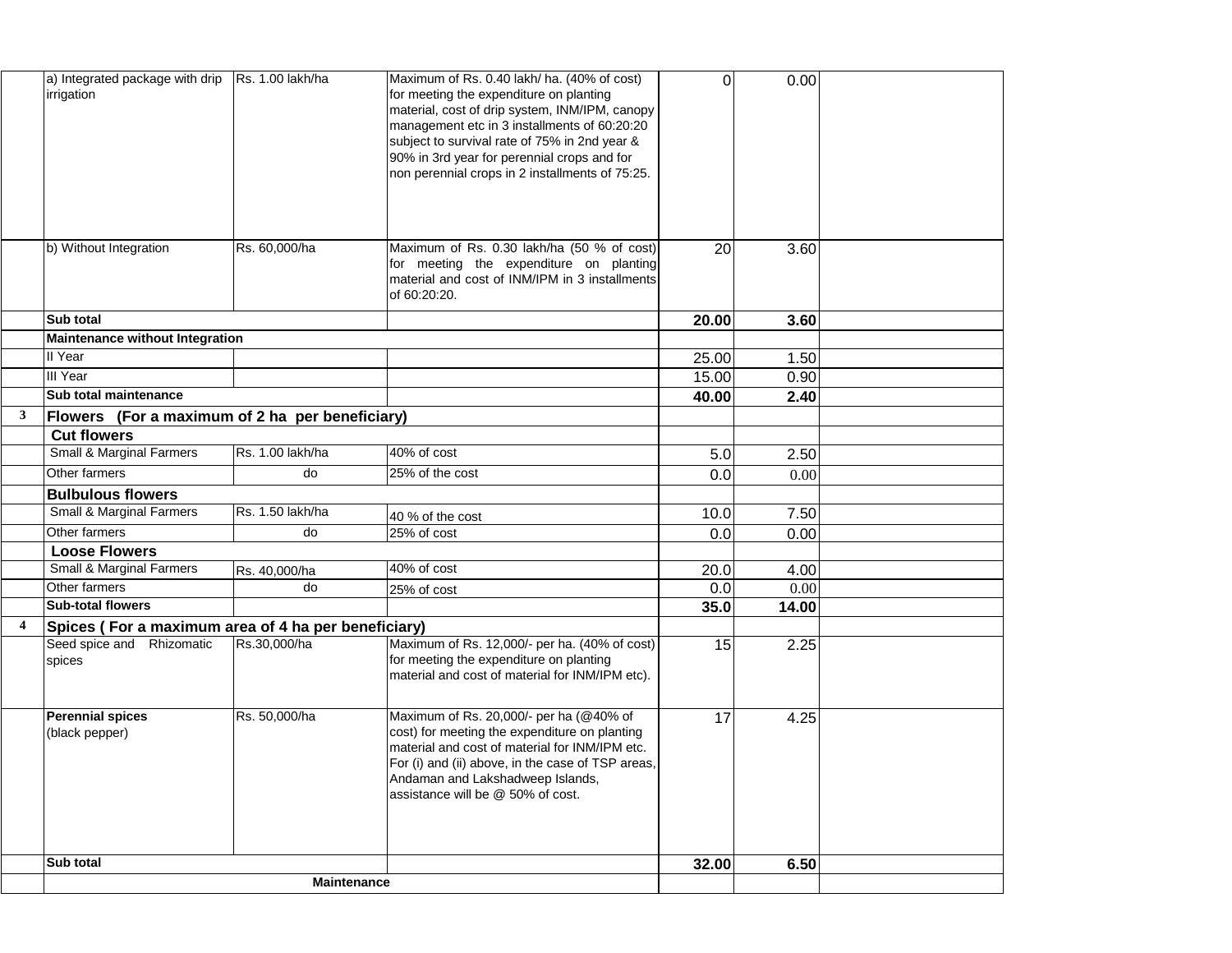|   | I Year                                                        | do                           | do                                                                                                                                                                                                                                                                                                                                                                                                                                            |        | 0.00  |  |
|---|---------------------------------------------------------------|------------------------------|-----------------------------------------------------------------------------------------------------------------------------------------------------------------------------------------------------------------------------------------------------------------------------------------------------------------------------------------------------------------------------------------------------------------------------------------------|--------|-------|--|
|   | II Year                                                       | do                           | do                                                                                                                                                                                                                                                                                                                                                                                                                                            | 37.0   | 1.48  |  |
|   | Sub total maintenance                                         |                              |                                                                                                                                                                                                                                                                                                                                                                                                                                               | 37     | 1.48  |  |
|   | Plantation crops (For a maximum area of 4 ha per beneficiary) |                              |                                                                                                                                                                                                                                                                                                                                                                                                                                               |        |       |  |
|   | <b>Cashew</b>                                                 |                              |                                                                                                                                                                                                                                                                                                                                                                                                                                               |        |       |  |
|   | a) Integrated package with<br>drip irrigation                 | Rs. 1.00 lakh/ha             | Rs. 0.40 lakh per ha (40% of cost) for meeting<br>the expenditure on planting material and cost<br>of material for drip system, INM/IPM etc) in 3<br>installments of 60:20:20 subject to survival rate<br>of 50% in second year and 90% in third year.                                                                                                                                                                                        |        | 0.00  |  |
|   | b) Without integration                                        | Rs. 50,000/ha                | Rs.0.20 lakh per ha (40 % of cost) for<br>meeting the expenditure on planting material<br>and cost of material for INM/IPM in 3<br>installments of 60:20:20 subject to survival rate<br>of 75% in second year and 90% in third year<br>for a maximum area of 4 ha per beneficiary.<br>For (a) and (b) above, in the case of TSP<br>areas, Andaman & Nicobar and Lakshadweep<br>Islands assistance will be @ 50% of cost in 3<br>installments. | 15     | 2.25  |  |
|   | Sub-total                                                     |                              |                                                                                                                                                                                                                                                                                                                                                                                                                                               | 15     | 2.25  |  |
|   |                                                               | Maintenance I year           |                                                                                                                                                                                                                                                                                                                                                                                                                                               |        |       |  |
|   | Cashew                                                        | Rs. 40,000ha                 | Maximum of Rs. 20,000/- per ha (50% of cost                                                                                                                                                                                                                                                                                                                                                                                                   | 15     | 0.75  |  |
|   |                                                               |                              | for meeting the expenditure on planting<br>material and cost of material for INM/IPM etc)<br>in 3 installments of 60:20:20 subject to survival<br>rate of 75% in second year and 90% in third<br>year for a maximum area of 4 ha                                                                                                                                                                                                              |        |       |  |
|   | Sub total maintenance                                         |                              |                                                                                                                                                                                                                                                                                                                                                                                                                                               | 15     | 0.75  |  |
|   | <b>Maintenance II Year</b>                                    |                              |                                                                                                                                                                                                                                                                                                                                                                                                                                               |        |       |  |
|   | Cashew                                                        | do                           | do                                                                                                                                                                                                                                                                                                                                                                                                                                            | 15.0   | 0.60  |  |
|   | Cocoa                                                         | do                           | do                                                                                                                                                                                                                                                                                                                                                                                                                                            | 0.0    | 0.00  |  |
|   | Sub-total                                                     |                              |                                                                                                                                                                                                                                                                                                                                                                                                                                               | 15.0   | 0.60  |  |
|   | <b>Grand Total Area Expansion</b>                             |                              |                                                                                                                                                                                                                                                                                                                                                                                                                                               | 152.00 | 45.48 |  |
|   | <b>Grand Total Maintenance</b>                                |                              |                                                                                                                                                                                                                                                                                                                                                                                                                                               | 152.50 | 11.35 |  |
| 5 |                                                               | <b>Protected cultivation</b> |                                                                                                                                                                                                                                                                                                                                                                                                                                               |        |       |  |
|   | a) Green House structure                                      |                              |                                                                                                                                                                                                                                                                                                                                                                                                                                               |        |       |  |
|   | (b) Naturally ventilated system                               |                              |                                                                                                                                                                                                                                                                                                                                                                                                                                               |        |       |  |
|   | (i) Tubular structur                                          | Rs.1060/Sq.m                 | 50% of the cost limited to 4000 Sq.m per<br>beneficiary.                                                                                                                                                                                                                                                                                                                                                                                      | 1.00   | 53.00 |  |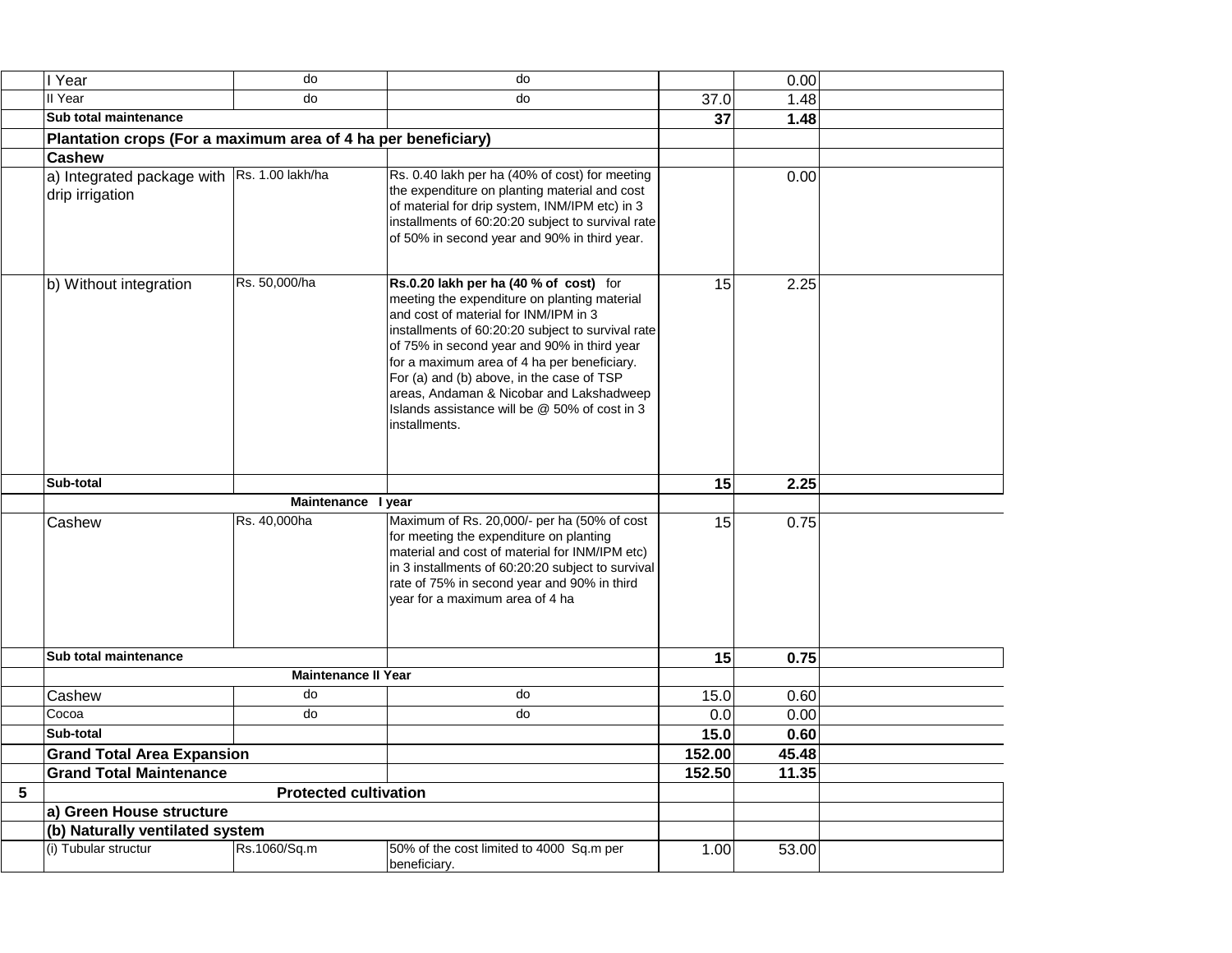| ii) Wooden structure                                                                                         | Rs. 540/Sq. m                    | 50% of the cost limited to 20 units (each unit                                                                                                                                                                                                                              |                | 0.00  |                                                       |
|--------------------------------------------------------------------------------------------------------------|----------------------------------|-----------------------------------------------------------------------------------------------------------------------------------------------------------------------------------------------------------------------------------------------------------------------------|----------------|-------|-------------------------------------------------------|
|                                                                                                              |                                  | not to exceed 200 Sq.m per beneficiary).                                                                                                                                                                                                                                    |                |       |                                                       |
| ii) Wooden structure                                                                                         | Rs. 621/Sq. m for hilly<br>areas | 50% of the cost limited to 20 units (each unit<br>not to exceed 200 Sq.m per beneficiary).                                                                                                                                                                                  | 0.10           | 3.10  |                                                       |
| <b>Plastic Mulching</b><br>C)                                                                                |                                  |                                                                                                                                                                                                                                                                             |                |       |                                                       |
| <b>Plastic Mulching</b>                                                                                      | Rs. 32,000/ha                    | 50% of the total cost limited to 2 ha per<br>beneficiary.                                                                                                                                                                                                                   | $\overline{0}$ | 0.00  |                                                       |
| <b>Plastic Mulching</b>                                                                                      | Rs. 36,800/ha for hilly<br>areas | 50% of the total cost limited to 2 ha per<br>beneficiary.                                                                                                                                                                                                                   | 5.0            | 0.92  |                                                       |
| d) Shade Net House                                                                                           |                                  |                                                                                                                                                                                                                                                                             |                |       |                                                       |
| <b>Tubular structure</b>                                                                                     | Rs. 710/Sq.m                     | 50% of cost limited to 4000 Sq.m per<br>beneficiary.                                                                                                                                                                                                                        |                | 0.00  |                                                       |
| i) Tubular structure                                                                                         | Rs. 816/Sq.m for hilly<br>areas  | 50% of cost limited to 4000 Sq.m per<br>beneficiary.                                                                                                                                                                                                                        | 0.10           | 4.08  |                                                       |
| Cost of planting material &<br>cultivation of high value<br>vegetables grown in poly<br>house                | Rs.140/Sq. m                     | 50% of cost limited to 4000 Sq.m per<br>beneficiary.                                                                                                                                                                                                                        | 0.50           | 3.50  |                                                       |
| g) Cost of planting material &<br>cultivation of Orchid &<br>Anthurium under poly<br>Ihouse/shade net house. | Rs. 700/Sq.m                     | 50% of cost limited to 4000 Sq. m per<br>beneficiary.                                                                                                                                                                                                                       |                | 0.00  |                                                       |
| h) Cost of planting material &<br>cultivation of Carnation &<br>Gerbera under poly<br>house/shade net house. | Rs. 610/Sq.m                     | 50% of cost limited to 4000 Sq. m per<br>beneficiary.                                                                                                                                                                                                                       | 0.10           | 3.05  |                                                       |
| i) Cost of planting material &<br>cultivation of Rose and lilum<br>under poly house/shade net<br>house       | Rs. 426/Sq.m                     | 50% of cost limited to 4000 Sq. m per<br>beneficiary.                                                                                                                                                                                                                       |                | 0.00  |                                                       |
| Sub-total protected cultivation                                                                              |                                  |                                                                                                                                                                                                                                                                             | 6.80           | 67.65 |                                                       |
| <b>Adoption Organic Farming</b>                                                                              |                                  |                                                                                                                                                                                                                                                                             |                |       |                                                       |
| (i) Adoption of Organic Farming. Rs. 20,000/ha<br>1st Year (ha)                                              |                                  | 50% of cost limited to Rs.10000/ha for a<br>maximum area of 4 ha. per beneficiary, spread<br>over a period of 3 years involving an<br>assistance of Rs.4000/- in first year and<br>Rs.3000/- each in second & third year. The<br>programme to be linked with certification. | 200            |       | 8.00 Minutes of meeting HVDA need to be<br>submitted. |
| 2nd Year                                                                                                     | Rs. 20,000/ha                    | 50% of cost limited to Rs.10000/ha for a<br>maximum area of 4 ha. per beneficiary, spread<br>over a period of 3 years involving an<br>assistance of Rs.4000/- in first year and<br>Rs.3000/- each in second & third year. The<br>programme to be linked with certification. | 50             | 1.50  |                                                       |
| iii) Vermi compost Units /organic input production unit                                                      |                                  |                                                                                                                                                                                                                                                                             |                |       |                                                       |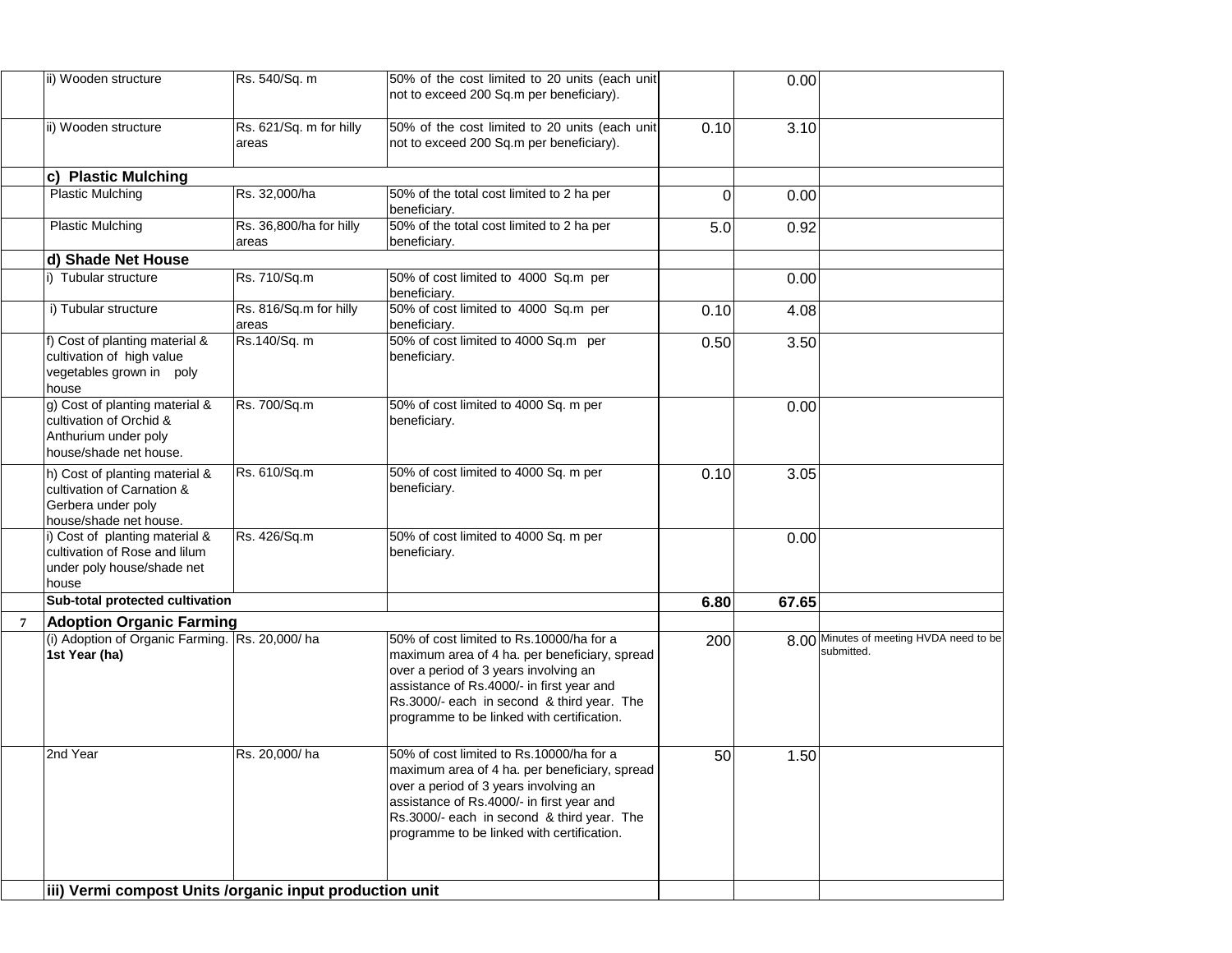|           | i) Vermi compost Units                                                                             | Rs.1,00,000/ unit for<br>permanent structure and<br>Rs. 16,000/unit for HDPE<br>Vermibed. | 50% of cost conforming to the size of the unit<br>of 30'x8'x2.5' dimension of permanent<br>structure to be administered on pro-rata basis.<br>50% of cost conforming to the size of 96 cft<br>$(12^x)(4^x)(2^x)$ and IS 15907:2010 to be<br>administered on pro-rata basis. | 61     |       | 3.00 Designs para meter of HDPE beds<br>will conformer to BIS standards (IS<br>15907:2010) |
|-----------|----------------------------------------------------------------------------------------------------|-------------------------------------------------------------------------------------------|-----------------------------------------------------------------------------------------------------------------------------------------------------------------------------------------------------------------------------------------------------------------------------|--------|-------|--------------------------------------------------------------------------------------------|
|           | ii) Vermibeds                                                                                      | do                                                                                        | do                                                                                                                                                                                                                                                                          |        | 0.00  |                                                                                            |
|           | <b>Sub-total</b>                                                                                   |                                                                                           |                                                                                                                                                                                                                                                                             | 200.00 | 12.50 |                                                                                            |
|           | <b>Certification for Good</b><br>Agricultural Practices (GAP),<br>Including infrastructure         | Rs. 10,000/ha                                                                             | 50% of the cost for maximum of<br>4ha/beneficiary.                                                                                                                                                                                                                          |        | 0.00  |                                                                                            |
|           | <b>Centre of Excellence for</b><br><b>Horticulture</b>                                             | Rs.1000.00 lakh/ centre                                                                   | 100% of cost to public sector. This can be<br>established through bi-lateral co-operation<br>also.                                                                                                                                                                          |        |       | 75.00 Project to be submitted                                                              |
| 8         | Pollination support through beekeeping                                                             |                                                                                           |                                                                                                                                                                                                                                                                             |        |       |                                                                                            |
|           | Honey bee colony                                                                                   | Rs.2000/colony of 8<br>frames                                                             | 40% of cost limited to 50 colonies / beneficiary.                                                                                                                                                                                                                           | 250    | 2.00  |                                                                                            |
|           | <b>Hives</b>                                                                                       | Rs 2000/ per hive.                                                                        | 40% of cost limited to 50 colonies / beneficiary.                                                                                                                                                                                                                           | 500    | 4.00  |                                                                                            |
|           | Equipment including honey<br>extractor (4 frame), food grade<br>container (30 kg), net, etc.       | Rs. 20,000/set                                                                            | 40% of the cost limited to one set per<br>beneficiary.                                                                                                                                                                                                                      | 50     | 4.00  |                                                                                            |
|           | <b>Sub-total</b>                                                                                   |                                                                                           |                                                                                                                                                                                                                                                                             | 375    | 10.00 |                                                                                            |
| 9         | <b>Horticulture Mechanization</b>                                                                  |                                                                                           |                                                                                                                                                                                                                                                                             |        |       |                                                                                            |
|           | ii) Power Tiller                                                                                   |                                                                                           |                                                                                                                                                                                                                                                                             |        |       |                                                                                            |
|           | a) Power tiller (below 8 BHP)                                                                      | 1.00 lakh per unit                                                                        | Subject to a maximum of Rs.0.40 lakh/unit for<br>general category farmers, and in the case if<br>SC, ST, Small & Marginal farmers, women<br>farmers and beneficiaries in NE states, subject<br>lof a maximum of Rs. 0.50 lakh/unit.                                         | 15     | 6.00  |                                                                                            |
|           | <b>Sub-total</b>                                                                                   |                                                                                           |                                                                                                                                                                                                                                                                             | 15     | 6.00  |                                                                                            |
|           | <b>Technology Dissemination</b><br>through demonstration/ Front<br><b>Line Demonstration (FLD)</b> | Rs. 25.00 lakh                                                                            | 75 % of cost in farmers' field and 100% of cost<br>In farms belonging to Public Sector, SAUs etc.<br>No change                                                                                                                                                              |        |       | 10.00 Minutes of meeting HVDA need to be<br>submitted.                                     |
|           | <b>Total</b>                                                                                       |                                                                                           |                                                                                                                                                                                                                                                                             |        | 10.00 |                                                                                            |
| <b>10</b> | Human Resource Development (HRD)                                                                   |                                                                                           |                                                                                                                                                                                                                                                                             |        |       |                                                                                            |
|           |                                                                                                    | <b>Training of farmers</b>                                                                |                                                                                                                                                                                                                                                                             |        |       |                                                                                            |
|           | <b>Within the State</b>                                                                            | Rs. 1000/day per farmer<br>including transport                                            | 100% of the cost.                                                                                                                                                                                                                                                           | 1554   | 15.54 |                                                                                            |
|           | Outside the state                                                                                  | Project based as per<br>actual.                                                           | 100% of the cost.                                                                                                                                                                                                                                                           | 900    | 9.00  |                                                                                            |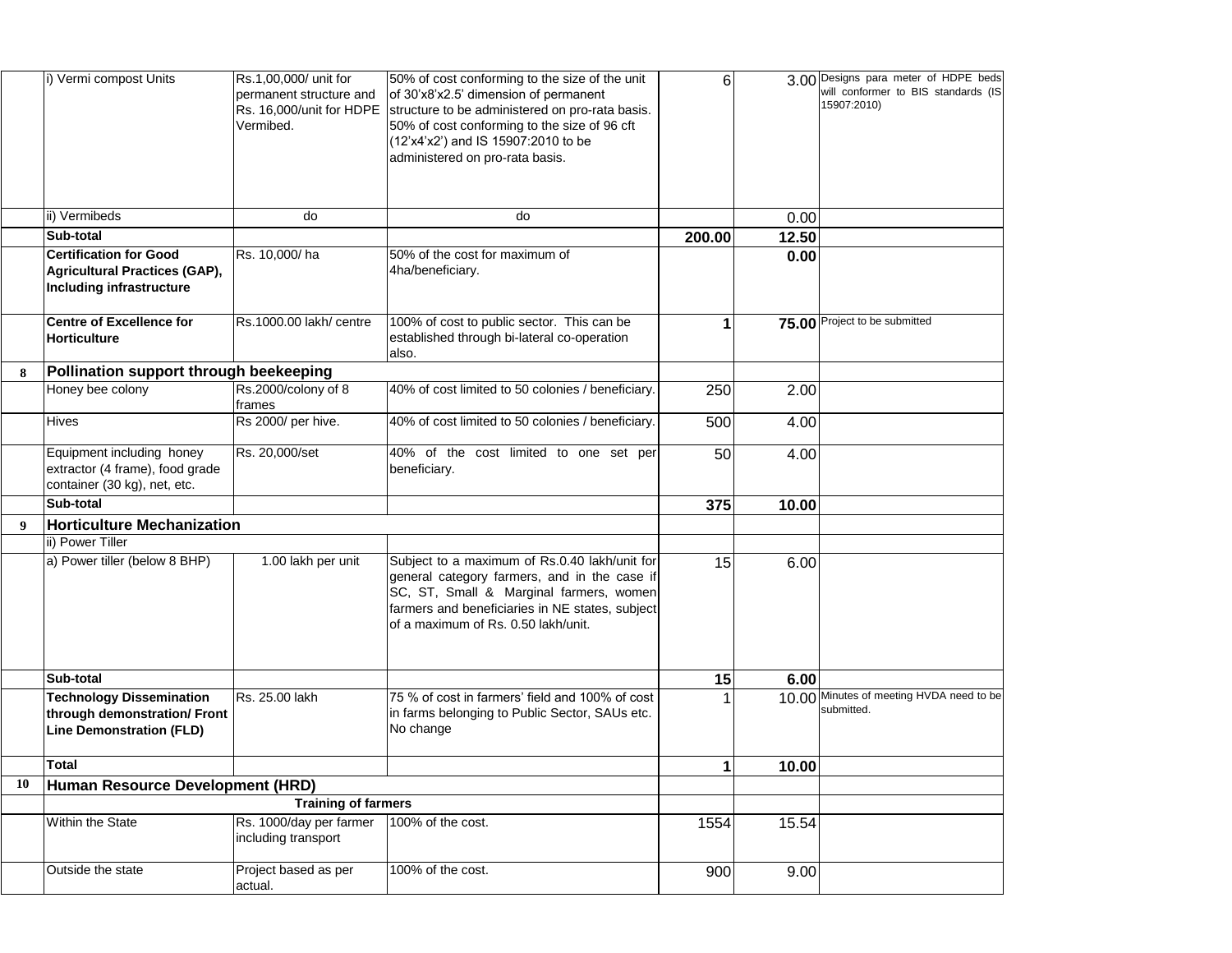|    | (e) Exposure visit of farmers                                                                                                                                                      |                                                                                                                            |                                                                                |      |       |                                                                                                                                            |
|----|------------------------------------------------------------------------------------------------------------------------------------------------------------------------------------|----------------------------------------------------------------------------------------------------------------------------|--------------------------------------------------------------------------------|------|-------|--------------------------------------------------------------------------------------------------------------------------------------------|
|    | <b>Outside the State</b>                                                                                                                                                           | Project based as per<br>actual.                                                                                            | 100% of the cost.                                                              | 2725 | 27.25 |                                                                                                                                            |
|    | Outside India                                                                                                                                                                      |                                                                                                                            | Rs. 4.00 lakh / participant   Project Based. 100% of air/rail travel cost.     |      | 0.00  |                                                                                                                                            |
|    |                                                                                                                                                                                    |                                                                                                                            | Training / study tour of technical staff/ field functionaries                  |      |       |                                                                                                                                            |
|    | <b>Within the State</b>                                                                                                                                                            | Rs.300/day per participant 100% of the cost.<br>plus TA/DA, as<br>admissible                                               |                                                                                | 455  | 1.37  |                                                                                                                                            |
|    | Study tour to progressive<br>States/ units (group of<br>minimum 5 participants)                                                                                                    | Rs.800/day per participant 100% of the cost.<br>plus TA/DA, as<br>admissible                                               |                                                                                | 922  | 7.38  |                                                                                                                                            |
|    | Outside India                                                                                                                                                                      |                                                                                                                            | Rs. 6.00 lakh / participant   100% of the cost on actual basis.                |      |       | 12.00 Project to be submitted                                                                                                              |
|    | <b>Sub-total</b>                                                                                                                                                                   |                                                                                                                            |                                                                                | 6558 | 72.53 |                                                                                                                                            |
| 13 |                                                                                                                                                                                    | <b>Mission Management</b>                                                                                                  |                                                                                |      |       |                                                                                                                                            |
|    | State & Districts Mission Offices 5% of total annual<br>and implementing agencies for<br>administrative expenses,<br>project, preparation,<br>computerization, contingency<br>etc. | expenditure on the basis<br>of appraised needs to<br><b>State Horticulture Mission</b><br>(SHM) / implementing<br>Agencies | 100% assistance.                                                               |      | 20.00 |                                                                                                                                            |
|    | Seminars, conferences, workshops, exhibitions, Kisan<br>Mela, horticulture shows, honey festivals etc.                                                                             |                                                                                                                            |                                                                                |      |       | Minutes of SLEC meeting to be<br>submitted along with details of<br>beneficiareis, locaiton,<br>etc<br>tol<br>facilitate release of funds. |
|    | International level                                                                                                                                                                | Rs. 7.50 lakh per event.                                                                                                   | 100% of cost per event of 4 days, on pro rata<br>basis.                        |      | 0.00  |                                                                                                                                            |
|    | National level                                                                                                                                                                     | Rs. 5.00 lakh per event.                                                                                                   | 100% of cost per event of two days.                                            |      | 0.00  |                                                                                                                                            |
|    | State level                                                                                                                                                                        | Rs. 3.00 lakh / event                                                                                                      | 100% assistance subject to a maximum of<br>Rs.3.00 lakh per event of two days. |      | 9.00  |                                                                                                                                            |
|    | <b>District level</b>                                                                                                                                                              | Rs. 2.00 lakh / event                                                                                                      | 100% assistance subject to a maximum of<br>Rs.2.00 lakh per event of two days. | 3    | 6.00  |                                                                                                                                            |
|    | Information dissemination<br>through publicity, printed<br>literature etc and local<br>advertisements                                                                              | Rs. 0.40 lakh/ block                                                                                                       | 100% of cost.                                                                  | 5    | 2.00  |                                                                                                                                            |